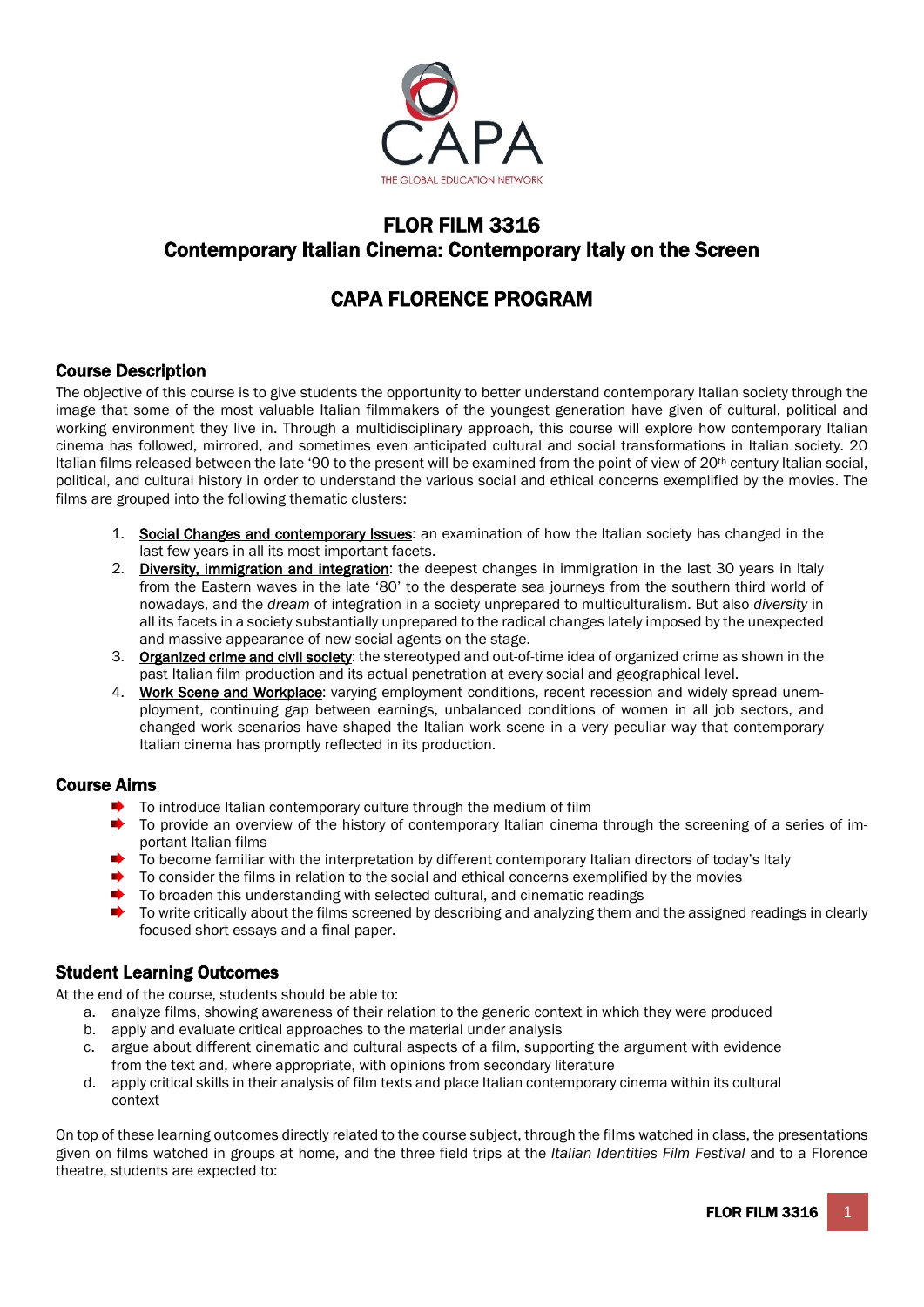e. engage with some of the main issues currently existing in Italian contemporary society.

At this regard one of the key *foci* of the course will be the perception of:

- f. diversity
- g. social dynamics

in different aspects and at different levels of everyday life as depicted in the vast majority of films watched. Students will be asked to reflect on racism and intolerance, homophobia and sexual diversity in Italian society as well as on social policies and economic realities and their impact on individuals and families. As a key section of the Final Exam in Week 14 students will be asked to fill a short open answers questionnaire regarding those aspects.

## Class methodology

Two-hour class contacts per week in which lectures, class discussions, students' presentations and GNL-connected activities will alternate. Every short lecture will serve to introduce the films taken in consideration for every thematic cluster and to place them in their historical, social and cultural context. Lectures will be followed by a class discussion on the films watched at home in which students will have to mandatorily participate in an active and proactive way. In the group presentations all the issues arising from the films for consideration will be investigated and discussed. Faculty will divide class in groups (depending on enrollment rate) in order to encourage students to work and even possibly watch films in groups. Each of the group will be analyzing — in front of their peers — a film dealing with one of the many issues touched upon in one of the four thematic clusters mentioned above.

There will also be a *Global Networked Learning* collaboration with the students of the Cinema class in the Sydney CAPA centre. *Globally Networked Learning* (GNL) connects students to a global network of learners to gain transnational perspectives on specific topics. This collaborative creative project will be conducted mostly online between the students at the particular centres, who will then report back on their experiences and deliver their work to their home classes. See further on for more details at this regard.

#### Field Component(s)

CAPA provides the unique opportunity to learn about the city through direct, guided experience. Participation in the field activity(s) for this course is required. You will **actively** explore the Global City you are currently living in. Furthermore, you will have the chance to collect useful information that will be an invaluable resource for the essays/papers/projects assigned in this course.

## The assigned field component(s) for this course are:

Faculty will accompany students to participate in two evening events at the *Italian Identities Film Festival* organized by the *New York University* and the *Comune di Firenze* at the cinema *Spazio Alfieri* (nearby CAPA center). Dates, times and film titles will be provided as soon as available. Students are strongly encouraged to participate in co-curricular program activities, among which faculty will suggest some of particular interest because of their relevancy to the course contents.

#### Films to watch at home

Students will have to **mandatorily** watch on their own **ALL** the following films:

- <sup>●</sup> 9 *films* for in-class discussion
- **1 film** to be watched in class for the Mid Term Exam
- <sup>8</sup> **8 films** presented in class by the groups created by faculty
- **1 2 films** that will be watched during the out-of-class activities (depending on the Festival Schedule)

Students are therefore invited to bring a flash drive (16 giga bytes size suggested but better 32) in order to be able to download all the films from one of the 15 CAPA PC lab computers to their devices.

#### How to get and watch Films on your own

All the 17 films to be watched for the course are available in copies of the original DVDs in the .avi zipped format on the 15 PCs of CAPA's PC lab. Students are therefore warmly invited to copy the films to a flash drive in order to have them available to watch them on their own. Alternatively (but this is a less practical way to do it), films can be watched directly on the PCs in the CAPA's PC lab.

In order to avoid issues with either **Quicktime** (Apple) or **Windows Media Player** (PC), once uploaded the films to their flash drives and then to their Macs/PCs, students should download and install the following free source software highly suggested for better results:

- PC: <http://www.videolan.org/vlc/>
- Mac: <http://www.videolan.org/vlc/download-macosx.html>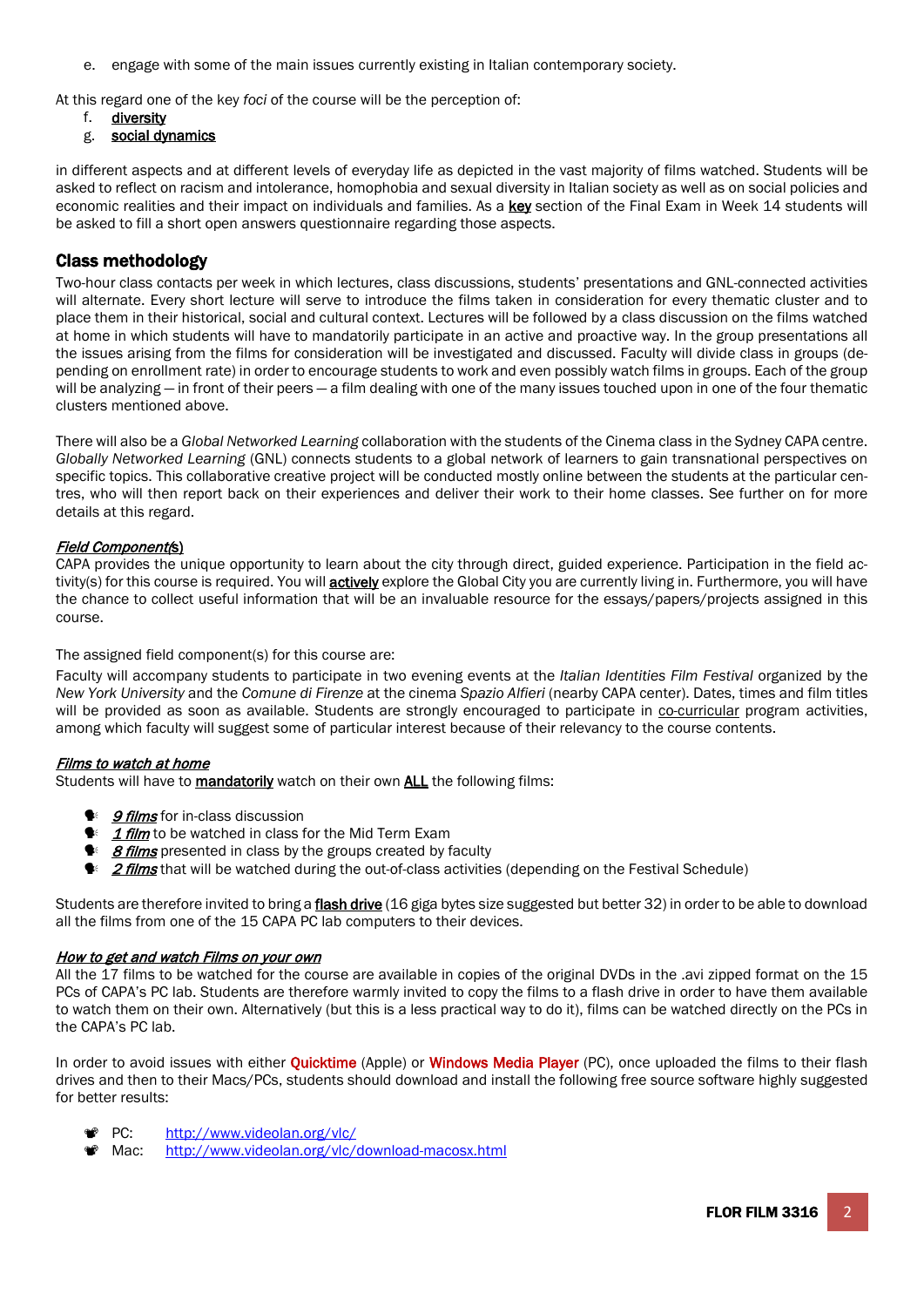## **Assignments**

Students are expected to actively participate in class discussion about the films watched on their own and those presented in class by groups. Each student is expected to:

- Give **one** presentation in small groups (size depending on enrollment) about films watched at home. Presentations MUST:
	- 1. be mandatorily in *Office PowerPoint* format or similar open source software
	- 2. be emailed to faculty the day before due time
- write **one** film review that must be about one of the movies watched during the out-of-class activities at Florence cinemas or about one of the films presented by groups in class (no one can write on a film that she/he has presented on). Your Film Review MUST:
	- 1. be mandatorily written in *Office Word* format or similar open source software
	- 2. be emailed to faculty by the end of Week 13 (that is 12<sup>th</sup> April)
- Watch **ALL** the previously mentioned films
- Engage as well and productively as possible in the Global Networked Learning collaboration project with the Cinema Sydney course colleagues. For a detailed description of the project see below

## Global Networked Learning project (GLN)

#### Collaborating Teams

Students from Florence and Sydney Cinema Classes will be sorted in groups of two from Florence and one from Sydney by their teachers:

- Dr. Richard James Allen (Sydney)
- Dr. Guido Reverdito (Florence)

## Global Networked Learning (GNL) task

Your collaboration with your fellow students in Sydney will be a creative one informed by sharing your study and research of the national cinemas you will be studying. To begin, please note the following THEMES and TROPES.

#### Key *themes* resonating with each national Cinema:

- gender and sexuality
- the environment
- $\bullet$  indigenous and marginalized groups
- the position of women in society
- $\bullet$  images of masculinity
- $\bullet$  immigration and emigration
- sign probalization
- $\bullet$  national stereotypes
- **<sup>8</sup>** racism and struggle for integration
- political authority and violence

#### Key tropes of Italian Cinema

- **family and the crisis of one the traditional pillars of Italian society**
- penetration of organized crime in every day's life
- the struggle of new immigrants to integrate in contemporary Italian society
- we are racist but we are trying to give up
- *diversity* in a traditional society that is changing more and more every day
- $\bullet$  once we were terrorist: what is left of that dark era?
- Creative ways to cope with the economic crisis and growing unemployment rate
- **\*\*** the heritage of the glorious 'commedia all'italiana' (comedy the Italian way) of the 60s: picturing reality through the strength of the stereotypes is still a way to depict society?

#### Key tropes of Australian Cinema

- the transforming power of the bush
- $\bullet$  enclosure, restriction and entrapment
- *P* heroic failure against impossible odds
- **P** learning to accept the status quo rather than attempt to effect change
- $\bullet$  larrikin and illegal activity as an attempt to get out from uner from the oppressive inherited mother culture
- $\bullet$  quirky characters finally breaking out of constricting familial and social conditions
- a brash style that rewires cultural inheritances in a celebration a postmodern cultural pastiche and parody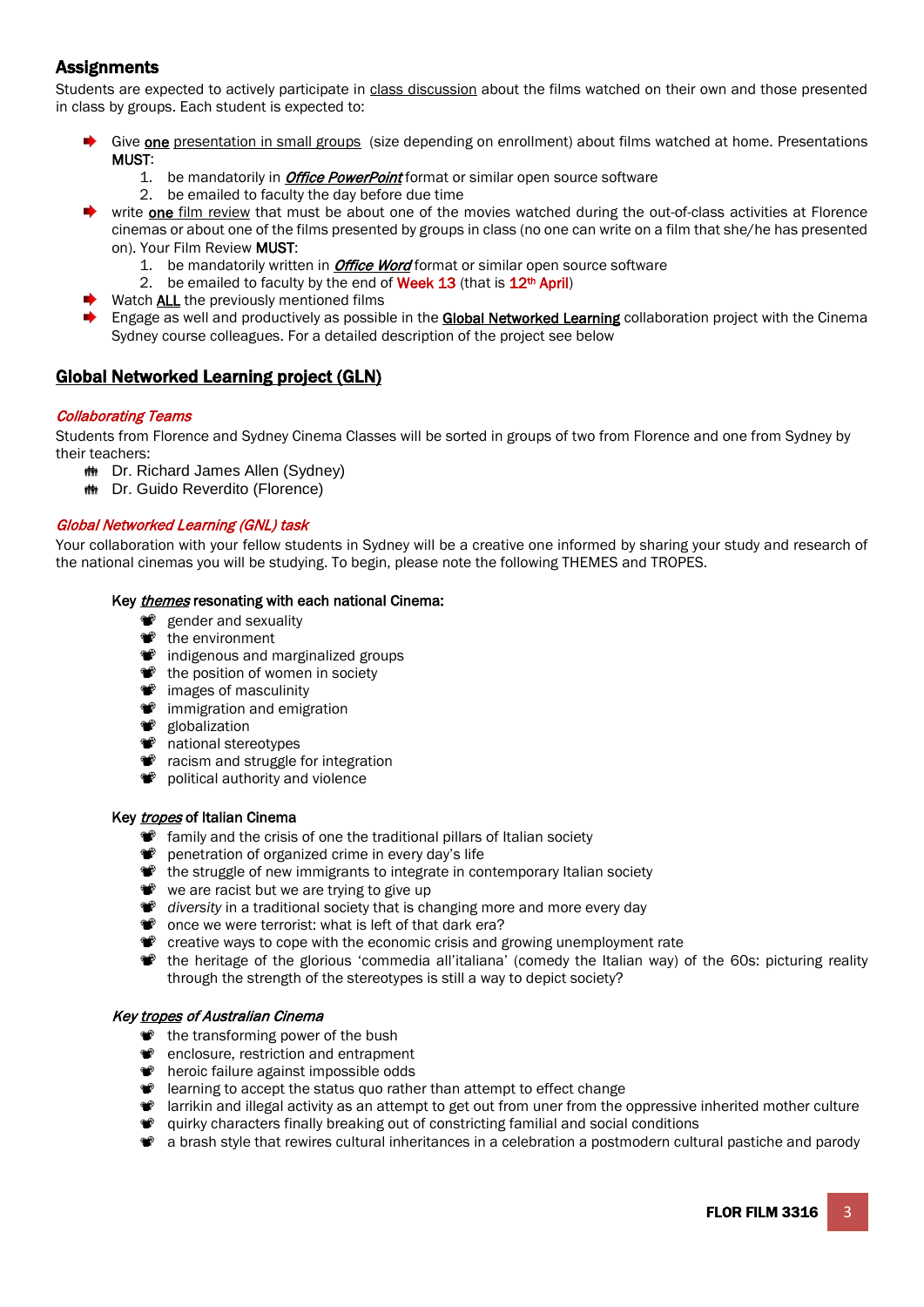In each of the designated groups, students pick at least one of the assigned THEMES (they may choose more), and work together on the following collaborative exercise, using preferably the Discussion space, the built-in Kaltura application and the Media Gallery available in the CANVAS platform. They are requested to:

- 1. Report on their progress to their faculty and classmates at designated times before final delivery, giving a brief summary of the idea and the development of their collaboration. Take on board feedback and seek assistance as (and if) needed.
- 2. Write up the collaborative treatment and make also a short video presentation of your idea: 3 to 5 minutes for every group, with each student taking an equal part. If there are more students in a group, the video should be proportionately longer.
- 3. The video might be:
	- **a** a summary of the story (but It is respectfully suggested NOT to read the script in a rather dry and boring fashion staring at the built-in camera of a computer!)
	- $\bullet$  an introduction to the main features of your treatment
	- **a** a description of how the themes and tropes work
	- **a** a description of how this idea would be realized cinematically
	- $\bullet$  a trailer (for the most skilled)
	- $\bullet$  in an ideal world, all of the above however you may spread your delivery of ideas across the platforms of the video, the treatment and your live presentation without duplication.
- 4. The films will be screened and discussed in class, introduced by the relevant student, who must also respond to questions from their faculty and class. Videos must be uploaded to Canvas before the due dates for the final presentations. Thereafter they may be re-uploaded to take on board relevant feedback. (Please check that the films are in the correct Canvas Media Gallery and that they play back easily. And please make it clear if you are re-uploading your work for final assessment after in class feedback from your presentation.)

#### GNL Learning Outcomes

By the end of the course, within the GNL project, students should be able to:

- Show their understand of the basics of cinematic storytelling and grammar by creating a three-page film treatment for a feature film, set on the background of a particular story world, which unfolds a clear dramatic conflict between a protagonist and an antagonist and includes a range of supporting characters whose actions reflect a spectrum of points of view around the central themes being debated.
- Show how the THEME (or themes) that they have selected from the assigned list is (are) relevant to the history of both national cinemas involved by weaving into the above 3-page film treatment at least 2 of the listed TROPES of each national cinema tradition (at least 4 altogether).
- Show that they are able to create a short video presentation of their idea (with each student taking an equal part) including the following elements:
	- $\mathscr S$  A synopsis of the story
	- $\mathscr{P}$  Its relationship with themes and tropes
	- $\mathscr S$  How they would imagine their story in practical filmmaking terms
- Show through the writing of the *Film Treatments* and the making of the videos that students can synthesize their understanding of both national cinema traditions

## Globally Networked Learning Methodology

#### In-class Introduction to the GNL Project:

**Faculty in both locations will to go over the main GNL collaborative task, including** discussing the broad ideas about cinematic conventions being brought up in the exercise, as well as what is a *treatment* and what are students expected to produce with their video presentations

#### Check-ins:

- $\bullet$  in the CANVAS Discussion space (and/or in class) students must briefly report on the status of their GNL collaboration to the teacher (and the class) and take on board any feedback.
- These will be the dates of the check-ins:
	- weeks 4, 5 and 10 (Sydney)
	- weeks 5, 6 and 11 (Florence)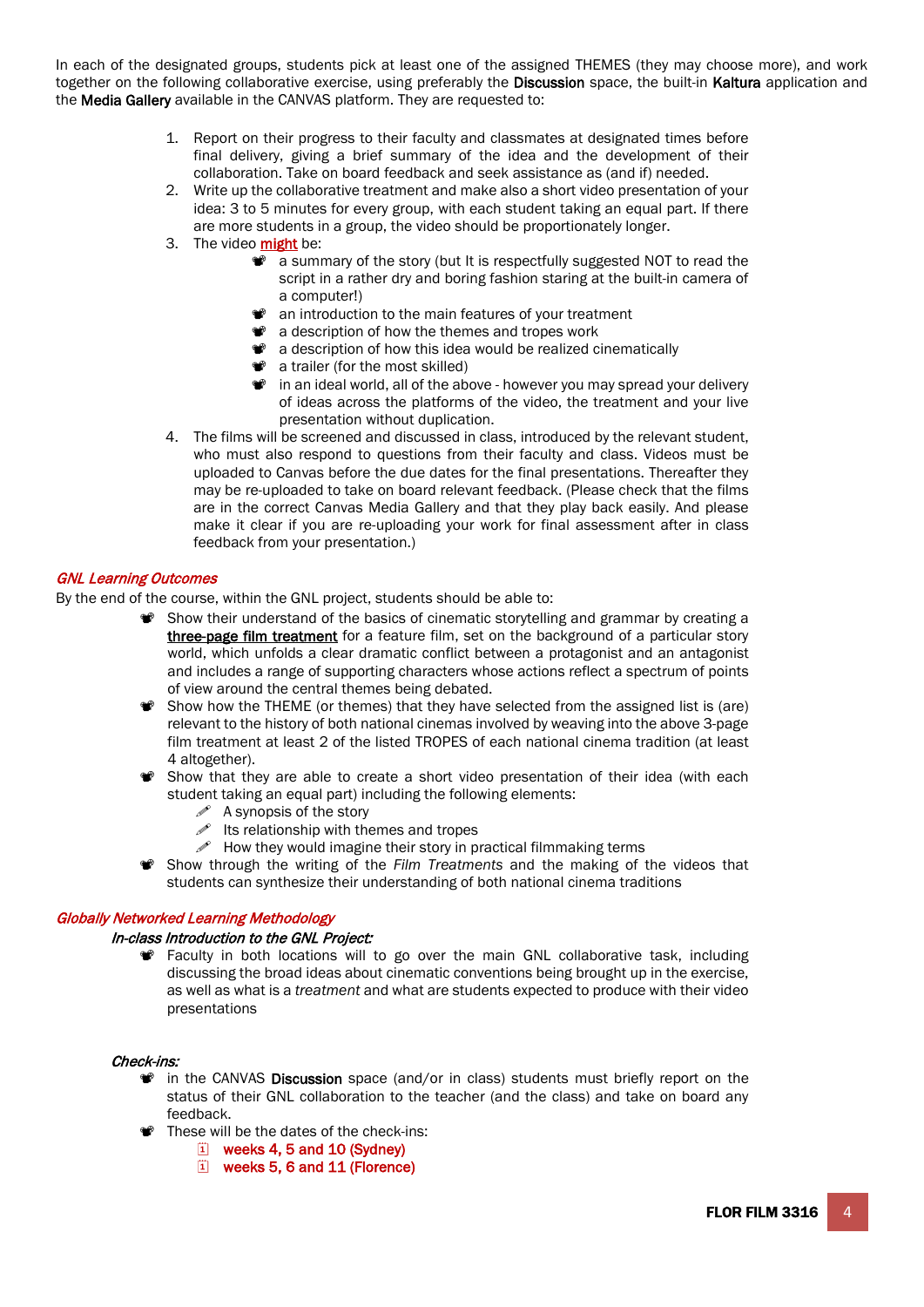#### Presentations of Final Projects:

- [1] weeks 11 and 12 (Svdney)
- weeks 12 and 13 (Florence)

#### Voting for top three projects that will be awarded extra credits:

- $|\tilde{i}|$  week 13 (Sydney)
- [1] week 14 (Florence)

## Peer to peer and faculty assessment*:*

- Students will be asked to evaluate and critique in class their peers' treatments and video presentations.
- **Faculty will issue final grades taking into account students' feedback.**

#### Assessment and Grading of the GNL Component of the course

The whole GNL collaboration will weigh 25%.

The *Film Treatments* are meant to be group products. Students though will be graded individually by their local faculty for their contribution to the group projects. At such regard will be taken in account the following components:

- the ability to use the tools of cinematic storytelling in a compelling way.
- the creative and imaginative synthesis of themes and tropes of two national cinemas.
- $\bullet$  the quality of presentation skills and organisation on film, in person, in treatment.
- the quality of the group's GNL collaboration with the *caveat* that faculty will judge what each particular student was able to achieve given cooperation of particular partners and the working within the challenges a prototype project - so effort is as important for this assignment as achievement

#### **Materials**

In the GNL CANVAS space dedicated to the course students will have access to the following useful pages with instructions on:

- **how to create a character**
- how to structure a story according the so called *Three Acts Structure* used by the vast majority of professional screenwriters
- $\sqrt{\theta}$  some practical examples of Film Treatments written by professionals
- $\sqrt{\sigma}$  Film Treatments and samples of video presentations from previous Cinema GNL students

## Mid Term & Final Exams

The mid-term exam (in Week 6) consists of two parts:

- 1. Screening of a film strictly related to one of the thematic clusters covered in class up to that point (2 hours approximately)
- 2. Writing of a film analysis of the movie watched in class

The final exam (in Week 14) consists of three parts:

- A. Questions with short open answers related to all the films watched for in-class discussion
- B. Questions with multiple choice answers on all the films presented in class
- C. Short open answers questionnaire as above mentioned in the paragraph dedicated to the Learning Outcomes

## Final Grade Breakdown

| <b>TASK</b>                                      | <b>PERCENTAGE</b> | <b>STUDENT LEARNING OUTCOMES (SLOS)</b> |
|--------------------------------------------------|-------------------|-----------------------------------------|
| Group discussion/class participation             | 5%                | All                                     |
| Mid-term exam                                    | 20%               | All                                     |
| One group presentation in class on Italian films | 10%               | All                                     |
| GNL creative collaborative activity with Sydney  | 25%               | All                                     |
| Film review                                      | 10%               | All                                     |
| Final Exam:                                      |                   |                                         |
| 25%<br>⊃<br><b>Questions</b>                     | 30%               | All                                     |
| Questionnaire<br>5%                              |                   |                                         |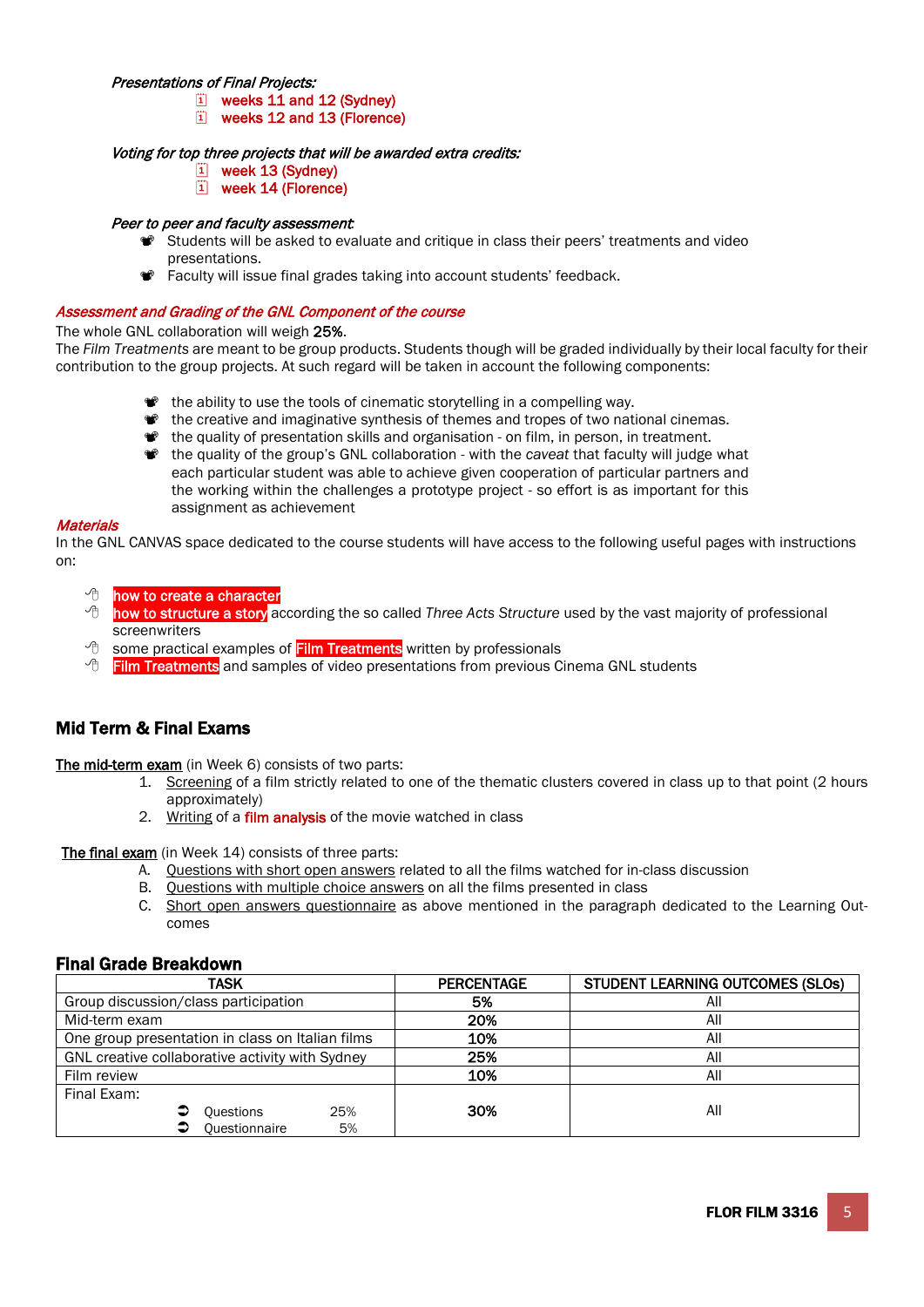## Grading Scheme

| <b>DESCRIPTOR   ALPHA</b>                     |              | <b>NUMERIC</b> | <b>GPA</b>     | REQUIREMENT/EXPECTATION                                                                                                                                                                                                                                                                                            |
|-----------------------------------------------|--------------|----------------|----------------|--------------------------------------------------------------------------------------------------------------------------------------------------------------------------------------------------------------------------------------------------------------------------------------------------------------------|
| Outstanding<br>(High<br>Dis-<br>tinction)     | A            | $93+$          | 4.0            | Maximum grade: In addition to description for grade "A-", the student<br>shows detailed understanding of materials about which he or she can<br>show independent analytical ability. This means the ability to question an<br>issue from different perspectives and evaluate responses in an objective<br>manner.  |
| Excellent<br>(Distinction)                    | $A-$         | $90 - 92$      | 3.7            | Student shows understanding of literature beyond the textbook/class<br>hand-outs/class notes, and the work shows a high level of independent<br>thought, presents informed and insightful discussion and demonstrates a<br>well-developed capacity for evaluation.                                                 |
| Very good<br>(High Credit)                    | $B+$         | $87 - 89$      | 3.3            | Shows evidence of a capacity to generalise from the taught content, or the<br>material in literature, or from class lectures in an informed manner. Also,<br>the work demonstrates a capacity to integrate personal reflection into the<br>discussion and an appreciation of a range of different perspectives.    |
| Good<br>(Credit)                              | $\sf B$      | $83 - 86$      | 3.0            | The work is well organised and contains coherent or logical argumentation<br>and presentation.                                                                                                                                                                                                                     |
| Good<br>(Credit)                              | <b>B-</b>    | $80 - 82$      | 2.7            | Student shows understanding of literature beyond the textbook and/or<br>notes, and, there is evidence of additional reading.                                                                                                                                                                                       |
| Average<br>(Good Pass)                        | $C+$         | 77-79          | 2.3            | The work demonstrates a capacity to integrate research into the discus-<br>sion and a critical appreciation of a range of theoretical perspec-<br>tives. Also, the work demonstrates a clear understanding of the question<br>and its theoretical implications and demonstrates evidence of additional<br>reading. |
| Adequate<br>(Pass)                            | $\mathsf{C}$ | $73 - 76$      | 2.0            | Shows clear understanding and some insight into the material in the text-<br>book and notes, but not beyond. A deficiency in understanding the mate-<br>rial may be compensated by evidence of independent thought and effort<br>related to the subject matter.                                                    |
| Aver-<br>Below<br>age<br>(Borderline<br>Pass) | $C -$        | 70-72          | 1.7            | Shows some understanding of the material in the textbook and notes. A<br>deficiency in any of the above may be compensated by evidence of inde-<br>pendent thought related to the subject matter.                                                                                                                  |
| Inadequate<br>(Borderline<br>Fail)            | D+           | $67 - 69$      | 1.3            | Fails to show a clear understanding or much insight into the material in<br>the textbook and notes                                                                                                                                                                                                                 |
| Poor<br>(Fail)                                | D            | $60 - 66$      | $0.7 -$<br>1.0 | Besides the above for D+, student has not shown interest or engagement<br>in the class work or study.                                                                                                                                                                                                              |
| Poor<br>(Fail)                                | F            | <60            | $\Omega$       | Shows little or no understanding of any of the material                                                                                                                                                                                                                                                            |
| Incomplete                                    |              |                |                | Please see CAPA policy in the Faculty Handbook.                                                                                                                                                                                                                                                                    |

## Attendance, Participation & Student Responsibilities

Refer to the *Academic Handbook* for a complete outline of all academic policies. This page contains a summary only.

## **Attendance**

CAPA has a mandatory attendance policy. Students are also expected to participate actively and critically in class discussions, and the participation portion of the class will be graded accordingly. Students must read assignments BEFORE the class, and come in on time. Attendance is mandatory and is taken at the beginning of every class. Unauthorized absence from class will result in a reduction of the final grade and ultimately in a F for the course.

## Unexcused absences

The instructor for the course may lower the student's participation grade based on the number of absences. For custom programs, some will follow our absence policy (like when CAPA sponsors visa) and some will not; see academic director for details.

## Excused absences

Any student seeking to be excused from class on the ground of a verifiable illness (i.e. doctor's note) or a family emergency, must email the DAA [\(greverdito@capa.org\)](mailto:greverdito@capa.org) in advance of their class. The CAPA staff will then email the relevant Faculty member. Note that calling the CAPA Center (055-2466439) is acceptable only if you do not temporarily have access to the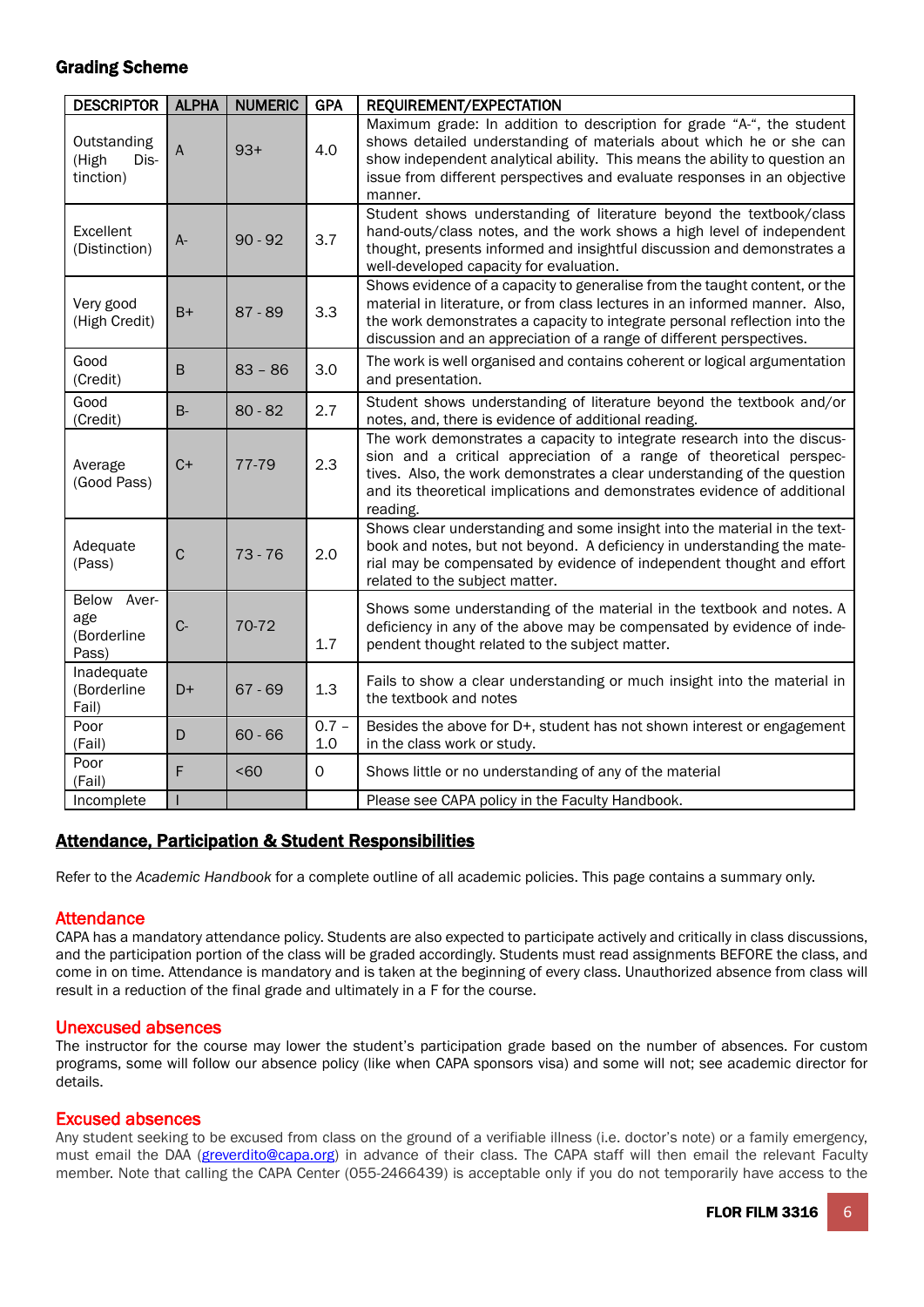internet. An e-mail is still required as quickly as you can get access to the internet again. If a doctor's note is written to excuse a student from class, the student cannot use that time for personal travel. Please note: excused absences will NOT be granted to accommodate visiting friends or family. Students absent due to extenuating circumstances that have been approved by the Director of Academic Affairs in advance of the missed class, including family emergency or verifiable health-related incapacity, remain responsible for meeting all class requirements. Faculty shall offer such students reasonable assistance in making up missed work (e.g. share handouts).

## Class Participation

Participation is a vital part of your grade: students are expected to participate orally in seminars and in online forums and discussions in a critical and evaluative manner; to interact with the faculty and fellow students with respect and tolerance; and to actively engage in discussion. Derogatory or inflammatory comments about the cultures, perspectives or attitudes of others in the class will not be tolerated.

## Academic Integrity

The faculty expects from you, the student, a high level of responsibility and academic honesty. Because the value of an academic course depends upon the absolute integrity of the work done by the student, it is imperative that a student demonstrates a high standard of individual honor in his or her scholastic work and class behavior. Plagiarism and cheating will result in dismissal from the program. See the Handbook of CAPA Academic Policies for more information and resources on plagiarism.

#### Use of electronic equipment in class

All devices such as laptops, I-pods, I-pads, netbooks, notebooks and tablets, smartphones, cell phones, etc. are NOT allowed unless you have express permission from the faculty or you have been instructed to do so. If you require an accommodation to use any type of electronic equipment, inform the Director of Academic Affairs or the Resident Director at the beginning of Term.

## Late Submission

Late submission of papers due, projects, journal entries, pieces of homework and portfolios is only permitted with prior approval. A request must be made to the relevant Faculty member no later than two days prior to the due date. Late submission without prior approval will result in a full alpha grade penalty. In either case, work cannot be submitted after feedback has been provided to the rest of the class on the relevant assessment or one week after the due date whichever comes first, after which point a grade of F will be given for the assessment.

## Behavior during Examinations

During examinations, you must do your own work. Unless specifically instructed by the lecturer or instructor, talking during an exam is not permitted, nor may you compare papers, copy from others, or collaborate in any way. Any failure to abide by examination rules will result in failure of the exam, and may lead to failure of the course and disciplinary action

## Weekly Schedule

|                   |                                                                                                                                     | WFFK 1 |
|-------------------|-------------------------------------------------------------------------------------------------------------------------------------|--------|
| Lesson 1          |                                                                                                                                     |        |
| In-class activity | Course presentation<br>1.<br>$\overline{2}$ .<br>Distribution of the syllabus; focus on course requirements and course expectations |        |
| Assignment        | Film to watch at home for next week: <i>Perfetti sconosciuti</i> , by Paolo Genovese (2016)                                         |        |
|                   |                                                                                                                                     |        |

|                   | WEEK <sub>2</sub>                                                                                                                                                                                          |
|-------------------|------------------------------------------------------------------------------------------------------------------------------------------------------------------------------------------------------------|
| Lesson 2          |                                                                                                                                                                                                            |
| Lecture           | How to «read« a film                                                                                                                                                                                       |
| In-class activity | In-class discussion: <i>Perfetti sconosciuti</i> , by Paolo Genovese (2016)<br>1.<br>Application of the theory to practice: in-class group analysis of the film Perfetti sconosciuti<br>$^{\circ}$ 2.      |
| Assignment        | Film to watch at home for next week: <i>Il capitale umano,</i> by Paolo Virzì (2014)                                                                                                                       |
| <b>GNL</b>        | In class:<br>Teacher to go over the main GNL collaborative task, including discussing the broad ideas<br>↺<br>about cinematic conventions being brought up in the exercise, as well as what is a treatment |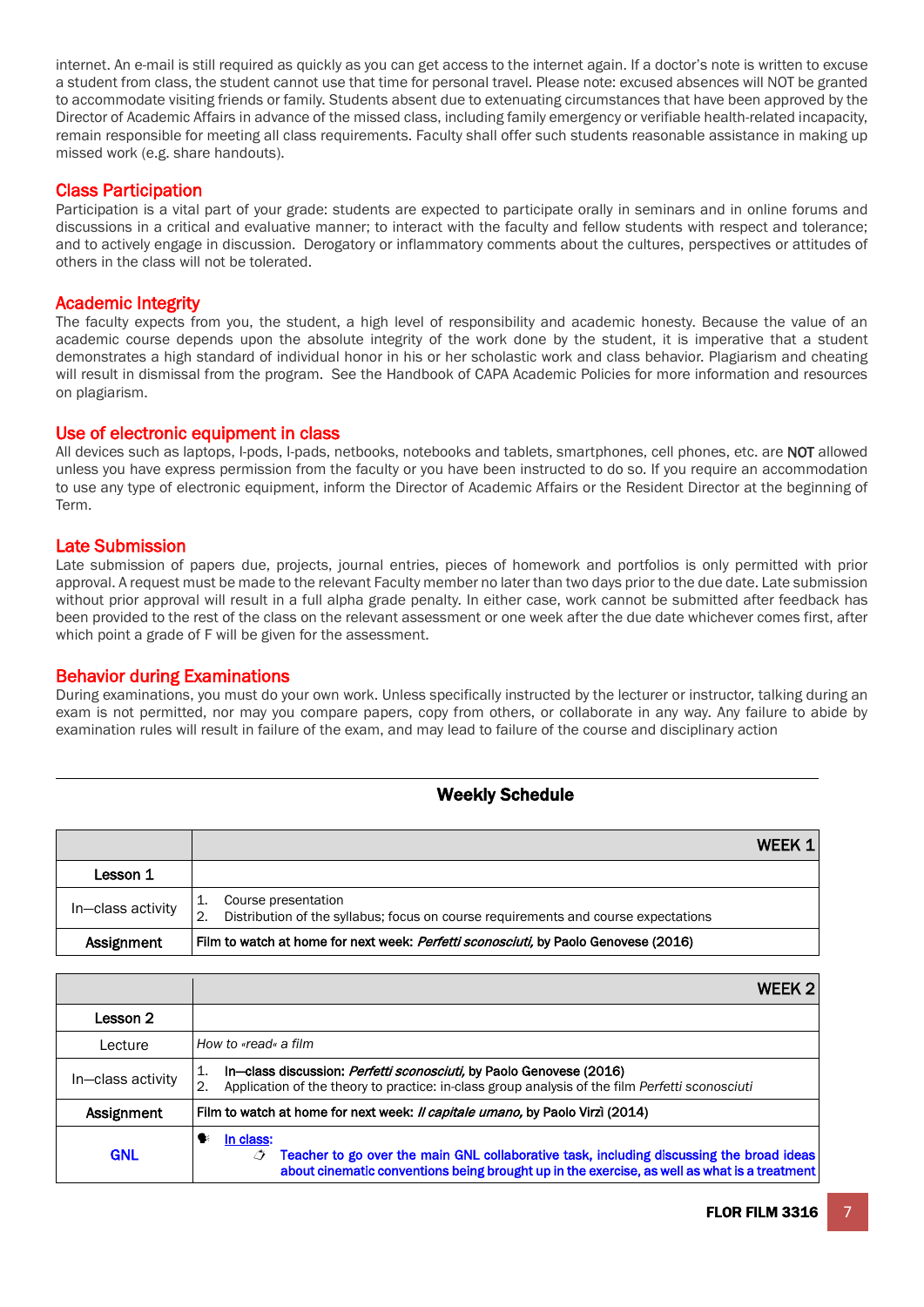|  | ш |
|--|---|
|  |   |

ne:<br>ク  $\circlearrowleft$  Within the end of the week Florence & Sydney faculty will design the collaboration groups based on random criteria (each group though will comprise two Florence and one Sydney students)

 $\circlearrowleft$  Thereafter groups will start to be in touch and establish a first contact to exchange ideas

|                   | WEEK 3                                                                                                                                                                                    |
|-------------------|-------------------------------------------------------------------------------------------------------------------------------------------------------------------------------------------|
| Lesson 3          |                                                                                                                                                                                           |
| Lecture           | Main social issues in contemporary Italy and their reflections in Italian Cinema                                                                                                          |
| In-class activity | In-class discussion: <i>Il capitale umano</i> , by Paolo Virzi (2014)<br>1.<br>$\overline{2}$ .<br><b>Presentations:</b><br>Group #1: Una famiglia perfetta by Paolo Genovese (2012)<br>⋗ |
| Assignment        | Film to watch at home for next week: <i>Una piccola impresa meridionale</i> , by Rocco Papaleo (2014)                                                                                     |
| <b>GNL</b>        | All groups <b>MUST</b> materially begin their online GNL collaboration outside of class hours                                                                                             |

|                   | WEEK 4                                                                                                                                                                              |
|-------------------|-------------------------------------------------------------------------------------------------------------------------------------------------------------------------------------|
| Lesson 4          |                                                                                                                                                                                     |
| Lecture           | Introduction to the thematic cluster «Diversity, Immigration and integration»                                                                                                       |
| In-class activity | In—class discussion: <i>Una piccola impresa meridionale</i> , by Rocco Papaleo (2014)<br>1.<br>2.<br><b>Presentations:</b><br>Group #2: Mine vaganti, by Ferzan Özpetek (2010)<br>➤ |
| Assignment        | 3.<br>Film to watch at home for next week: <i>lo e lei</i> , by Maria Sole Tognazzi (2016)                                                                                          |
| <b>GNL</b>        | All groups <b>MUST</b> continue their online GNL collaboration outside of class hours and make a final de-<br>❤<br>cision on the story they would like to write                     |

|                             | WEEK 5                                                                                                                                                                                                                                                                                          |
|-----------------------------|-------------------------------------------------------------------------------------------------------------------------------------------------------------------------------------------------------------------------------------------------------------------------------------------------|
| Lesson 5                    |                                                                                                                                                                                                                                                                                                 |
| In-class activity           | In-class discussion: <i>lo e lei</i> , by Maria Sole Tognazzi (2016)<br>1.<br>$\overline{2}$ .<br><b>Presentations:</b><br>Group #3: <i>Fuocoammare</i> , by Gianfranco Rosi (2016)<br>⋗<br>Group #4: Terraferma, by Emanuele Crialese (2011)<br>➤                                              |
| <b>GNL</b><br>Check-in $#1$ | <b>CHECK-IN#1</b><br>Each group will upload to the GNL CANVAS space a one paragraph synopsis of the story its members<br>❤<br>have been working on with their peers in the other center<br>In the short text, should appear the THEME(S) and the TROPES chosen to be included in the story<br>❤ |

|                          | WEEK 6                                                                                                                                                                                                                                                                                                                                                                                     |
|--------------------------|--------------------------------------------------------------------------------------------------------------------------------------------------------------------------------------------------------------------------------------------------------------------------------------------------------------------------------------------------------------------------------------------|
| Lesson 6                 |                                                                                                                                                                                                                                                                                                                                                                                            |
| In-class activity        | Mid Term Exam<br>«Screening of a film strictly related to the thematic cluster of «Diversity, Immigration and integration»<br>А.<br>(2 hours approximately)<br>Writing of a <b>film analysis</b><br>В.                                                                                                                                                                                     |
| Assignment               | Film to watch at home for week 8 after Spring Break: La Mafia uccide solo d'estate, by PIF (2013)                                                                                                                                                                                                                                                                                          |
| <b>GNL</b><br>Check-in#2 | <b>CHECK-IN #2</b><br>Each group will upload to the GNL CANVAS space a first draft of the story written<br>The draft should contain:<br>●<br>$\mathscr{P}$ A longer synopsis of the whole story<br>A summary (bullet points) of the contents of each of the three "Acts" which the story<br>will comprise<br>A brief description of the type of video that the groups has decided to shoot |

|             | <b>WEE</b>                |
|-------------|---------------------------|
| <b>NOTE</b> | Mid Term Break - NO CLASS |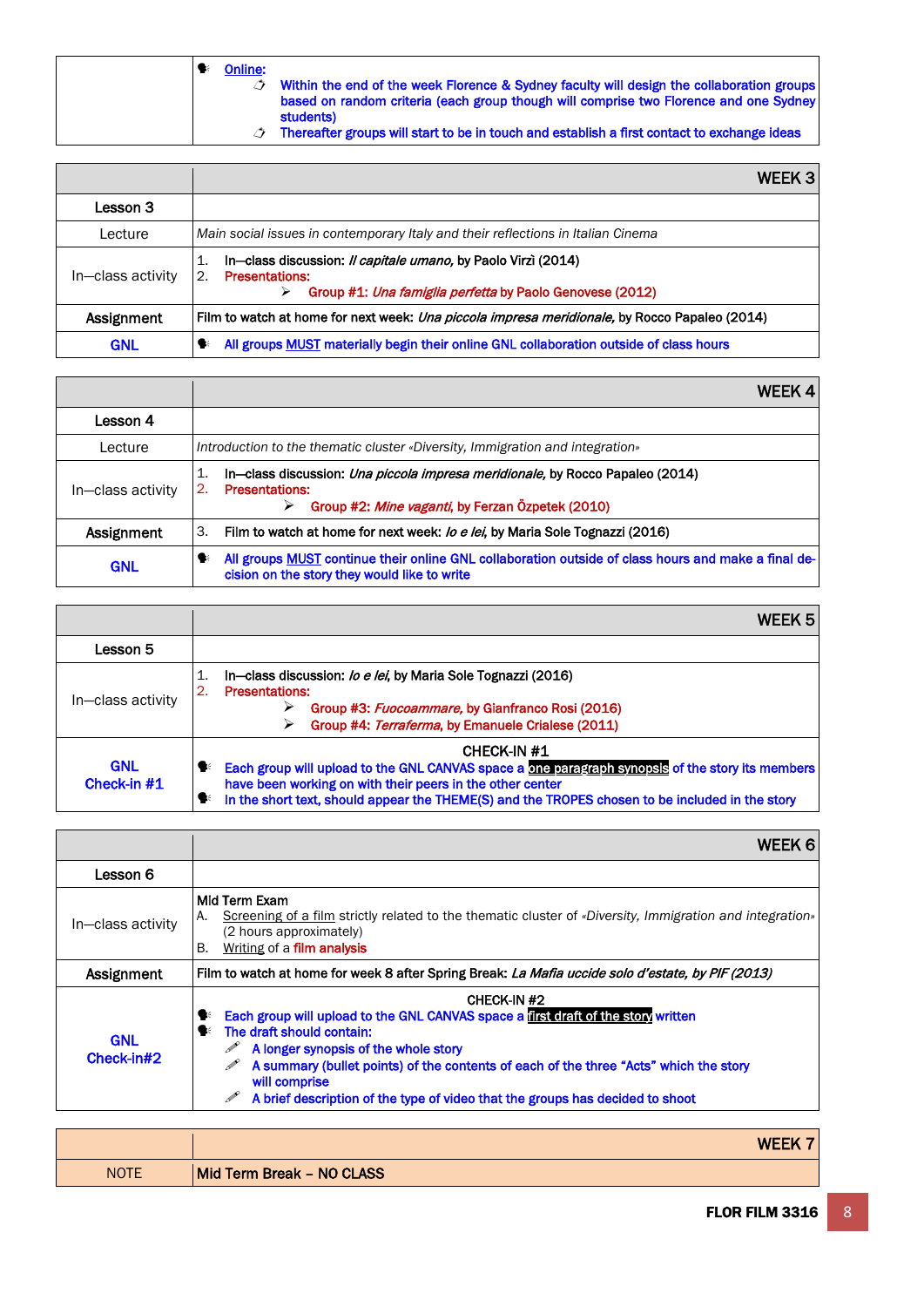|                   | WEEK 8                                                                                                                                                     |
|-------------------|------------------------------------------------------------------------------------------------------------------------------------------------------------|
| Lesson 7          |                                                                                                                                                            |
| Lecture           | Introduction to the thematic cluster «Organised crime and civil society»                                                                                   |
| In-class activity | In-class discussion: La Mafia uccide solo d'estate, by PIF (2013)<br>1.<br>2.<br><b>Presentations:</b><br>Group #5: Suburra, by Sergio Sollima (2015)<br>➤ |
| Assignment        | Film to watch at home for next week: Anime nere, by Francesco Munzi (2014)                                                                                 |
| <b>GNL</b>        | While their Sydney peers will be on Spring Break, Florence students carry on with their work on the<br>❤<br><b>Treatments</b>                              |

|                   | WFFK 9                                                                                                                                                                                                                         |
|-------------------|--------------------------------------------------------------------------------------------------------------------------------------------------------------------------------------------------------------------------------|
| Lesson 8          |                                                                                                                                                                                                                                |
| In-class activity | In-class discussion: Anime nere, by Francesco Munzi (2014)<br>1.<br><b>Presentations:</b><br>$\overline{2}$ .<br>Group #6: Una vita tranguilla, by Claudio Cupellini (2010)<br>⋗                                               |
| Assignment        | Film to watch at home for next week: <i>Noi e la Giulia</i> , by Edoardo Leo (2015)<br>З.                                                                                                                                      |
| <b>GNL</b>        | Each groups member will:<br>materially make the part of the Video she/he is responsible for<br>❤<br>make arrangements with their collaborators on how to edit the bits of the video made by each mem-<br>❤<br>ber of the group |

 $\mathbf{r}$ 

|                   | WEEK 10                                                                                                                                                                                                                                                                                   |
|-------------------|-------------------------------------------------------------------------------------------------------------------------------------------------------------------------------------------------------------------------------------------------------------------------------------------|
| Lesson 9          |                                                                                                                                                                                                                                                                                           |
| Lecture           | Introduction to the thematic cluster «Issues and challenges in the Italian work scene»                                                                                                                                                                                                    |
| In-class activity | In-class discussion: Noi e la Giulia, by Edoardo Leo (2015)<br>1.<br>$\mathcal{D}_{\cdot}$<br><b>Presentations:</b><br>Group#7: C'è chi dice NO, by Giambattista Avellino (2011)<br>⋗                                                                                                     |
| Assignment        | Film to watch at home for next week: Smetto quando voglio, by Sydney Sibilia (2014)                                                                                                                                                                                                       |
| <b>GNL</b>        | Within this week and before next week class each group will:<br>have completed the final editing of their Videos<br>❤<br>have finished their <b>Film Treatments in all its parts</b><br>❤<br>have ready to be uploaded to the GNL CANVAS space a Word version of the Film Treatments<br>❤ |

|                   | WFFK 11                                                                                                                                                                             |
|-------------------|-------------------------------------------------------------------------------------------------------------------------------------------------------------------------------------|
| Lesson 10         |                                                                                                                                                                                     |
| In-class activity | In—class discussion: <i>Smetto quando voglio</i> , by Sydney Sibilia (2014)<br>1.<br><b>Presentations:</b><br>Group#8: Gli ultimi saranno ultimi, by Massimiliano Bruno (2015)      |
| Assignment        | Film to watch at home for next week: <i>Quo vado?</i> , by Gennaro Nunziante (2016)                                                                                                 |
| <b>GNL</b>        | CHECK-IN #3<br><b>Email faculty the final versions of their Film Treatments</b><br>❤<br>Upload to the Media Gallery of the GNL CANVAS space the final versions of their Videos<br>❤ |

|                   | WFFK 12                                                                                                                                                                                    |
|-------------------|--------------------------------------------------------------------------------------------------------------------------------------------------------------------------------------------|
| Lesson 11         |                                                                                                                                                                                            |
| In-class activity | In-class discussion: <i>Quo vado?</i> , by Gennaro Nunziante (2016)<br>1.<br>$\overline{2}$ .<br><b>GNL Presentations (groups 1-13)</b>                                                    |
| <b>GNL</b>        | In class students (Groups 1-13) will:<br>Introduce the outcomes of their GNL collaborations<br>$\bullet$<br><b>Show the Videos realized</b><br>Respond to questions from teacher and class |